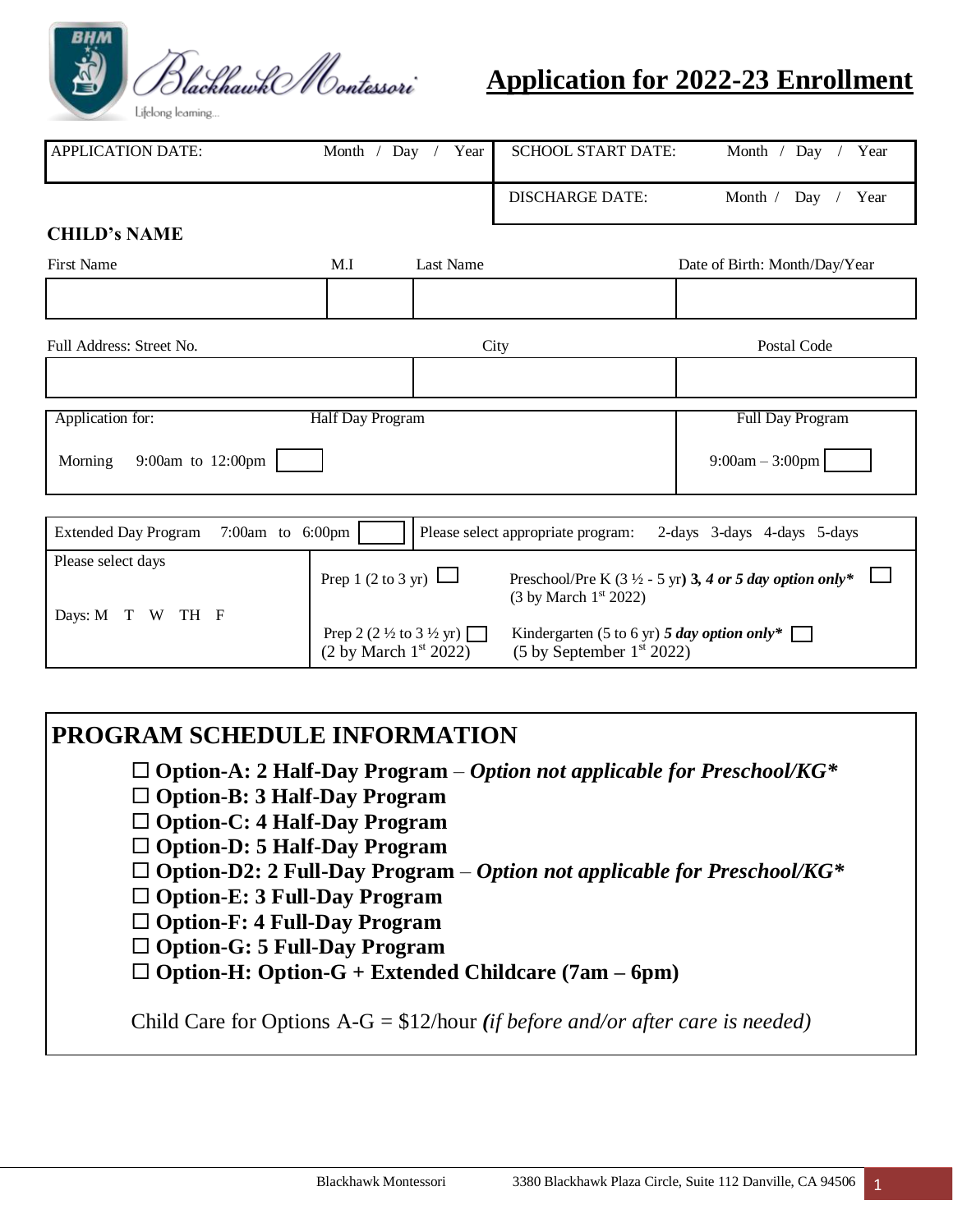

### PARENTS / GUARDIAN INFORMATION

| <b>Fathers Name</b> | Occupation        |
|---------------------|-------------------|
| Home Address        | Email             |
|                     | Cell Phone        |
| Home Phone          | <b>Work Phone</b> |
| Mother's Name       | Occupation        |
| <b>Home Address</b> | Email             |
|                     | <b>Cell Phone</b> |
| Home Phone          | <b>Work Phone</b> |

| <b>EMERGENCY CONTACT PERSON - 1</b> |                 |
|-------------------------------------|-----------------|
| Name                                | Relationship    |
|                                     |                 |
| <b>Res</b> Phone                    | Work/Cell Phone |
|                                     |                 |

| <b>EMERGENCY CONTACT PERSON - 2</b> |                 |  |
|-------------------------------------|-----------------|--|
| Name                                | Relationship    |  |
|                                     |                 |  |
| <b>Res</b> Phone                    | Work/Cell Phone |  |
|                                     |                 |  |

| <b>AUTHORIZED PICK UP PERSON(S)</b> |                 |
|-------------------------------------|-----------------|
| Name                                | Relationship    |
|                                     |                 |
| <b>Res</b> Phone                    | Work/Cell Phone |
|                                     |                 |

| Relationship    |
|-----------------|
|                 |
| Work/Cell Phone |
|                 |